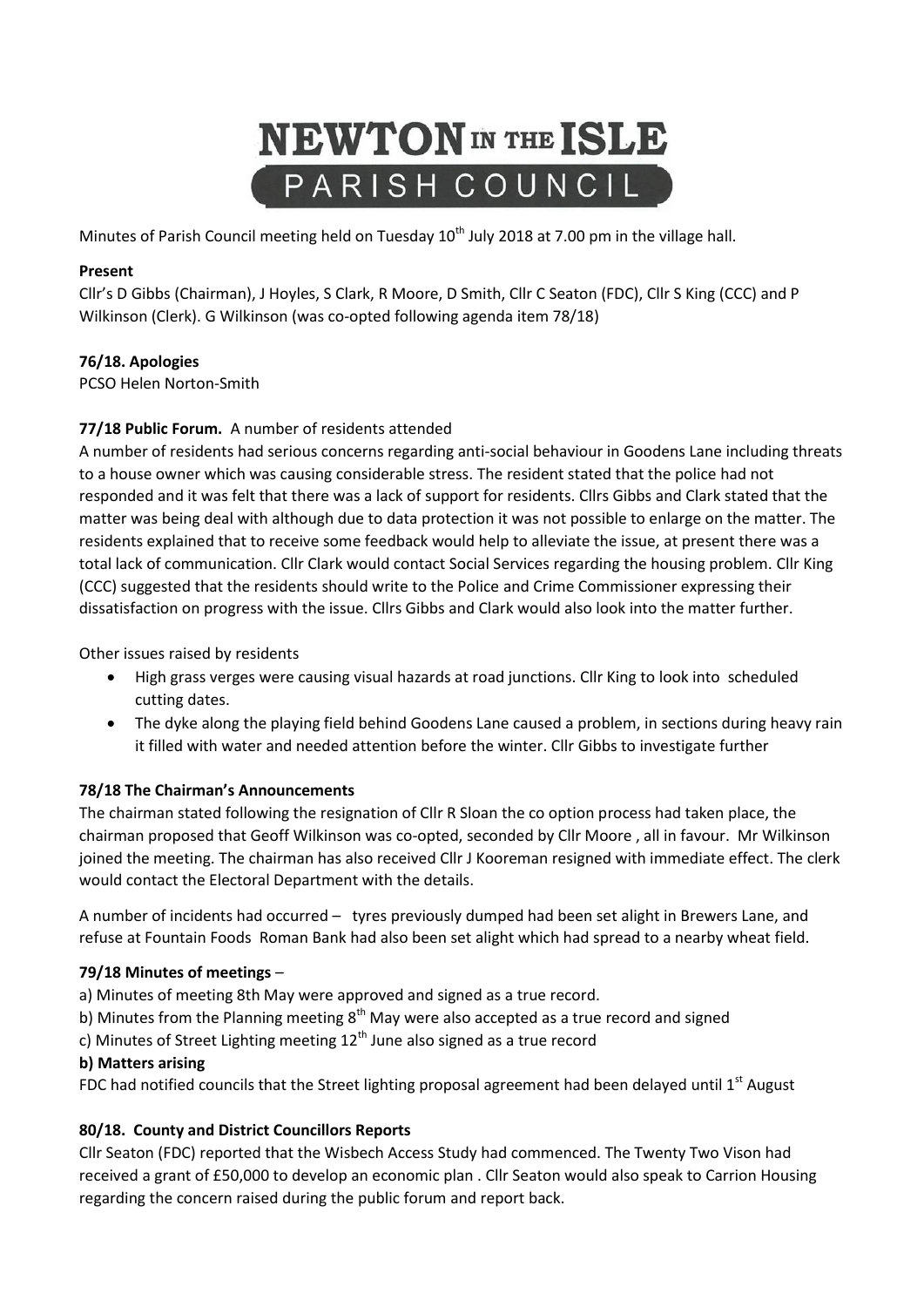Cllr King (CCC) reported on budget cuts of 50% although front line services were still protected. He would look into bringing forward the grass cutting scheduled. Policing should prioritise as funding was available along with the funding from the Precept. Reported Potholes had been dealt with. The traffic sign on Rectory Road had been reinstated. Cllr King would forward name of tree surgeon to clerk.

## **81/18 Police Reports**

No police reports received for May and June. Cllr Gibbs circulated copies of the Fenland Neighbourhood Policing Team monthly review.( see attached)

# **82/18 Reports for information previously circulated**

# **a) Highways/ LHI Bid.**

An overhanging hedge in Black Dyke still to be cut back, the owner had been notified Mr Hunt had queried the drainage problems experienced at properties on the High Road, this was the property owner's responsibility. The Chairman would contact Mr Hunt to explain and give him details of drainage contractor**s**.

# **LHI Bid**

The Project for 2018 had been approved, however the cost had escalated due to drainage issues it was now likely to cost in access of £30,000 which would inhibit the continuation of the project. Cllr King would investigate further.

The closing date for the LHI Bid for 2019 was due within the next three weeks, it was considered that movable traffic calming measures be considered. Chair proposed submitting a bid for traffic calming measures for the LHI Bid for 2019 this was seconded by Cllr Moore and approved by council members

*i)* Resolved to approve submitting a bid for traffic calming measures for the LHI Bid for 2019 approved and *agreed by all the councillors*

# **b) Village Hall**

The Pub night was not as successful as hoped and Art classes were not proving as popular as expected. A schedule for Sunday lunches has been agreed. Plans were also afoot for Christmas activities including a Craft Fair and Children's Party. A recruitment drive had been circulated in the hope of encouraging more residents to become involved in the village hall committee

# **c) Ribbons of Poppies**

An area of the playing field has been planted with poppy seeds. A planter made by Cllr Wilkinson had been installed around the village sign and planted with poppy seeds and marigolds Other seeds had been scattered throughout the village.

# **d) Old School Site**

Developers were now considering further options for the site. Cllr Gibbs stated it was hoped that further information would be available in the autumn**.**

## **e) Correspondence**

Rural Services Network News

CAPALC Bulletin

Public Sector Executive -Government under fire for lack of social care funding after £20bn NHS pledge PCSO Lisa Mann 7362- Monthly update template

Latest Controlling Migration Fund grants awarded to Fenland District Council.

Rural Services news

Public Sector Newsletter

Cambridgeshire Matters newsletter

Member Services

Fenland District Council has re-elected Councillor Kay Mayor as Chairman and Cllr Maureen Davis as the new Vice-Chairman for 2018/19.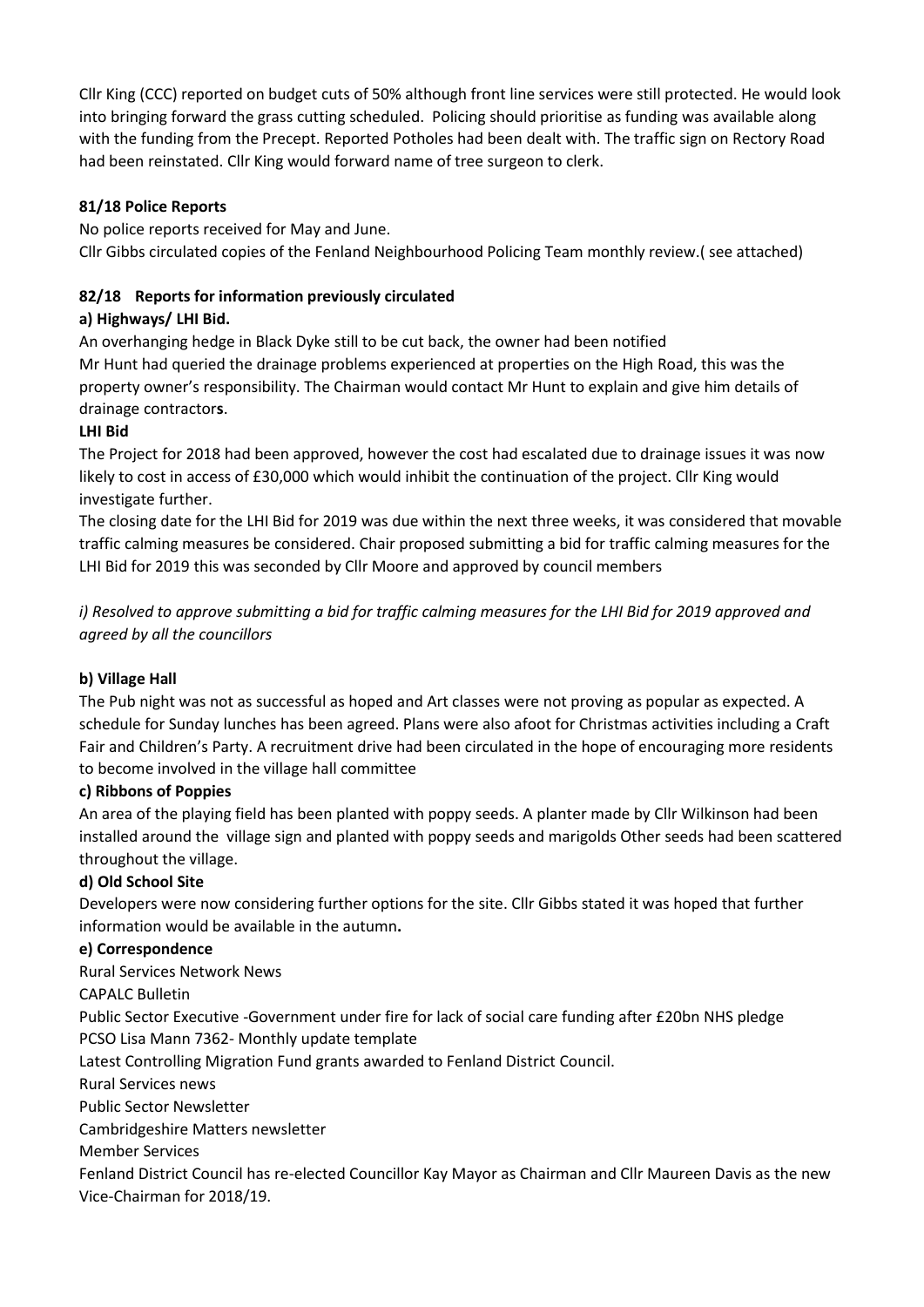Cambridgeshire and Peterborough Minerals and Waste Local Plan Preliminary Draft Consultation - 16 May 2018 to 26 June 2018

## **f) Emergency Plan Update**

Volunteers were required for gritting training, this had been advertised in the Village Newsletter. Cllr Moore was continuing to assemble a list of essential items

#### **g) Residents Issues**

Both the site and the fence at Fountain Foods in Roman Bank were causing concerns. A letter had been sent to the company regarding these matters, no response had been received. The Environment Agency had visited the site and commenced enforcement proceedings for illegal dumping. The council would ask FDC to consider issuing a notice under Section 215 to secure and improve the site.

A heavy goods vehicle parked at 314 High Road was in breach of Licencing Act. The council would write to the Regional Traffic Commissioner.

A Cherry tree in Westfield Road needed attention, further investigation to be made. Cllrs Smith and Moore to inspect trees and get a quote on cost of pruning for the next meeting.

## **83/18 Finance**

**a) Approval of payments and account status** Community account Invoices for payment PAYE tax £44.20, cheque no 100601 Clerk salary £551.52 including arrears, cheque no 100602 Hall rent £10 for lighting meeting and £20 for council meeting on July  $10^{th}$ , total £30 cheque no 100603 Following approval of payment of the three invoices total £625.72 Community account stands at £8402.18 (including income)

*ii) Resolved to approve payment of the three invoices total £625.72. Councillors agreed and approved payment*

## Income

I/2 Year Concurrent Grant. £640 Allotment rent £103.68 Reserve account stands at £9504.05 including £4.05 interest paid in June. **b)** Standing Orders/ Financial Regulations Previously circulated the updated Standing Orders and Financial Regulations were both approved

*iii) Resolved to approve updates of Standing Orders and Financial Regulations, Councillors agreed and approved.*

## **84/18 Items for Decision**

## **a) Allotment**

Cllr Clark declared an interest.

The allotment plot at Tydd Gote would become vacant from October 1<sup>st</sup> 2018. Two residents had shown an interest, Cllr Gibbs would discuss the matter with them. Allotment recommendations as circulated were to be clarified at the September meeting. Clerk to write to clarify allotment regulations with an allotment holder, explaining the process if a sale were to be considered. A letter was also to be sent to allotment holders re use of allotment.

## **b) Parish Charities**

To be included as an agenda item for September meeting for clarification**.**